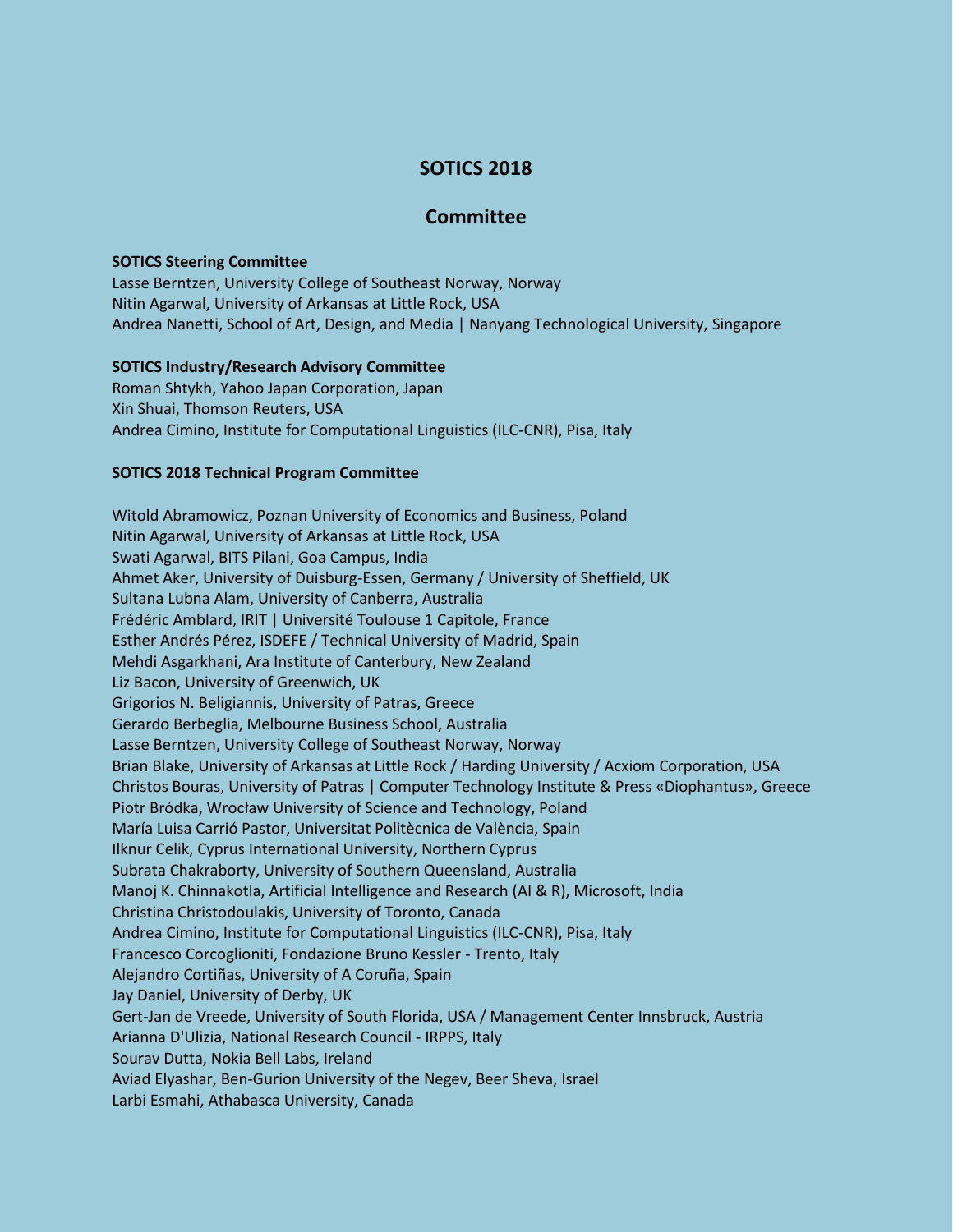Svitlana Galeshchuk, Université Paris Dauphine, France Angel Luis Garrido, University of Zaragoza, Spain Bogdan Gliwa, AGH University of Science and Technology, Poland Apostolos Gkamas, University Ecclesiastical Academy of Vella of Ioannina, Greece William Grosky, University of Michigan-Dearborn, USA Shyam S. Gouri Suresh, Davidson College, USA Asmelash Teka Hadgu, L3S - Leibniz Universität Hannover, Germany Aaron Harwood, University of Melbourne, Australia Gy R. Hashim, Universiti Teknologi MARA, Malaysia Tzung-Pei Hong, National University of Kaohsiung, Taiwan Hana Horak, University of Zagreb, Croatia Sergio Ilarri, University of Zaragoza, Spain Roberto Interdonato, Cirad, Montpellier, France Sampath Jayarathna, California State Polytechnic University Pomona, USA Qiong Jia, Hohai University, Nanjing, China Wei Jiang, Missouri University of Science and Technology, USA Maria João Simões, University of Beira Interior (UBI) / Interdisciplinary Centre of Social Sciences (CICS.NOVA.UMINHO) / LABCOM, Portugal Osden Jokonya, North-West University, South Africa Hanmin Jung, Korea Institute of Science and Technology Information, Korea Charalampos Karagiannidis, University of Thessaly, Greece Tiffany Hyun-Jin Kim, HRL Laboratories, USA Jarosław Koźlak, AGH University of Science and Technology, Poland Konstantin Kuzmin, Rensselaer Polytechnic Institute (RPI), USA Carla Lopes Rodriguez, Institute of Mathematical Sciences, Computing and Cognition of the Federal University of ABC, Brazil Aleksander Lubarski, University of Bremen, Germany Heide Lukosch, Delft University of Technology, Netherlands Baojun Ma, Beijing University of Posts and Telecommunications, China Arnaud Martin, Univ. Rennes - IRISA, France Federico Martín Alconada Verzini, Universidad Nacional de La Plata, Argentina Philippe Mathieu, CRIStal | University of Lille, France Radoslaw Michalski, Wroclaw University of Science and Technology, Poland Fionn Murtagh, University of Huddersfield, UK Andrea Nanetti, School of Art, Design, and Media | Nanyang Technological University, Singapore Cuong Nguyen, Allrecipes.com, USA Michel Occello, University Grenoble Alpes | LCIS, France Tatyana Pashnyak, Bainbridge State College, USA Kiriakos Patriarcheas, Hellenic Open University, Greece Luigi Patrono, University of Salento, Lecce, Italy Mick Phythian, Centre for Computing & Social Responsibility | De Montfort University, UK Scott Piao, Lancaster University, UK Claudio Pinhanez, IBM Research, Brazil Agostino Poggi, Università degli Studi di Parma, Italy Elaheh Pourabbas, National Research Council | Institute of Systems Analysis and Computer Science "Antonio Ruberti", Rome, Italy Michael Alexander Riegler, Simula Research Laboratory, Norway Susanne Robra-Bissantz, TU Braunschweig, Germany